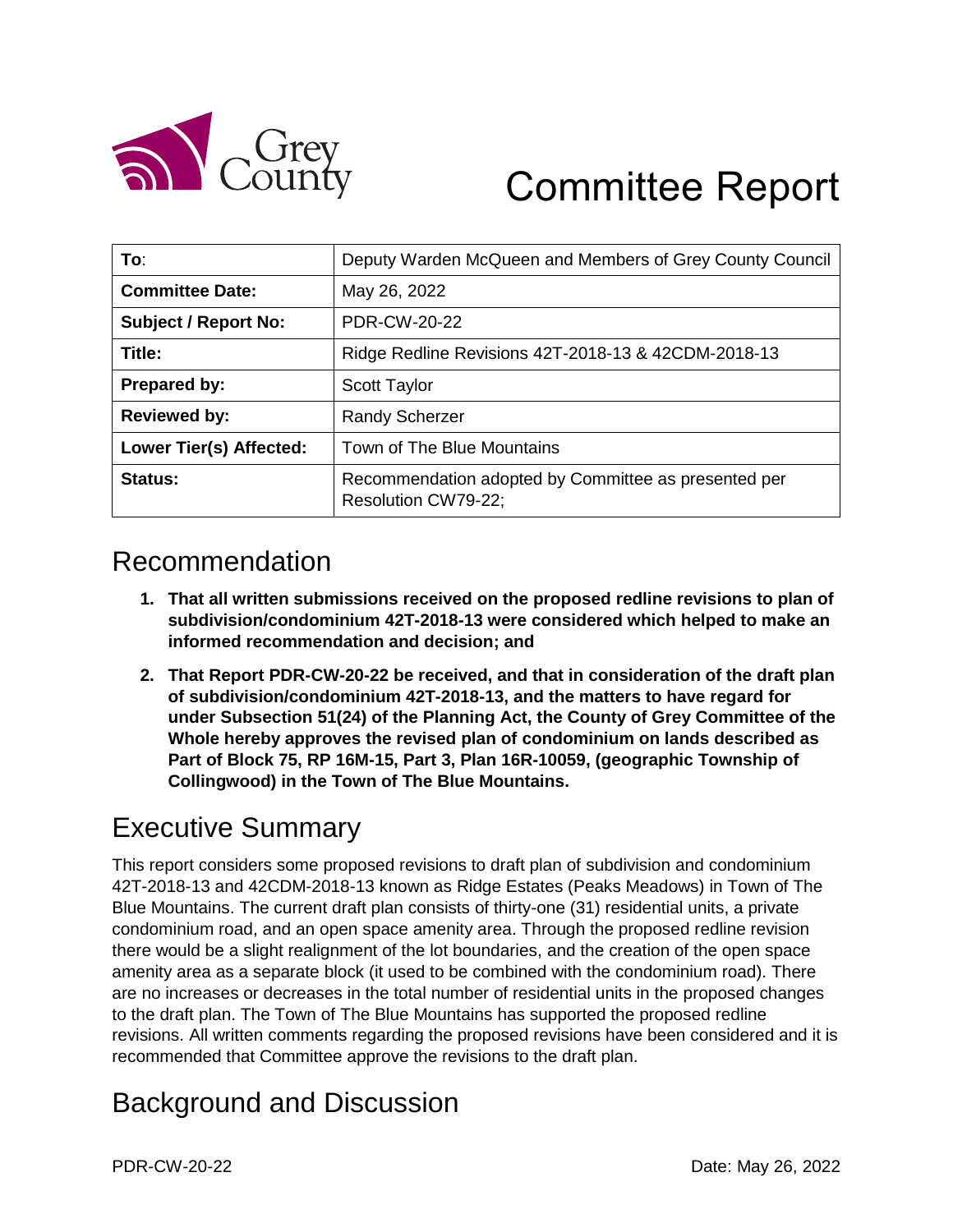The County has received a request for redline revision to the Ridge Estates draft plan of subdivision/condominium (County file numbers 42T-2018-13 and 42CDM-2018-13). Ridge Estates was granted draft approval on February 25, 2021. The draft plan approval has since changed owners and the new owner is seeking minor revisions to the plan as a result of their detailed engineering work completed.

The following are the proposed revisions to the draft plan of subdivision and condominium;

- minor realignment of the lot and block boundaries, and
- the separation of the condominium road from the open space amenity area (blocks 33 and 32 respectively).

Through these changes there will be no increase or decrease in the residential unit totals.

The subject lands are in a Recreational Resort Area designation in the County Official Plan. The proposed subdivision is located on Block 38, Registered Plan 16M-24, Town of The Blue Mountains, geographic Township of Collingwood. The subject lands are approximately 2.37 hectares in size and are currently vacant with some trees located on portions of the property.

This site is located in the Camperdown area which is located south of Highway 26 between the Town of Thornbury and Craigleith. The lands are located south of the Georgian Bay Club. A residential development exists to the east of the subject lands. Farmlands exist west of the subject lands and directly south are vacant lands. Map 1 below shows the subject lands and surrounding area, while Map 2 shows the proposed revised plan of subdivision/condominium.



### Map 1: Airphoto of the Subject Lands

The proposed changes meet the existing zoning, so no zoning amendments have been triggered in association with the draft plan revisions.

Pre-submission consultation between the proponent, the Town and the County identified the submission requirements for the proposed plan of subdivision/condominium. The following reports have been submitted with the condominium application;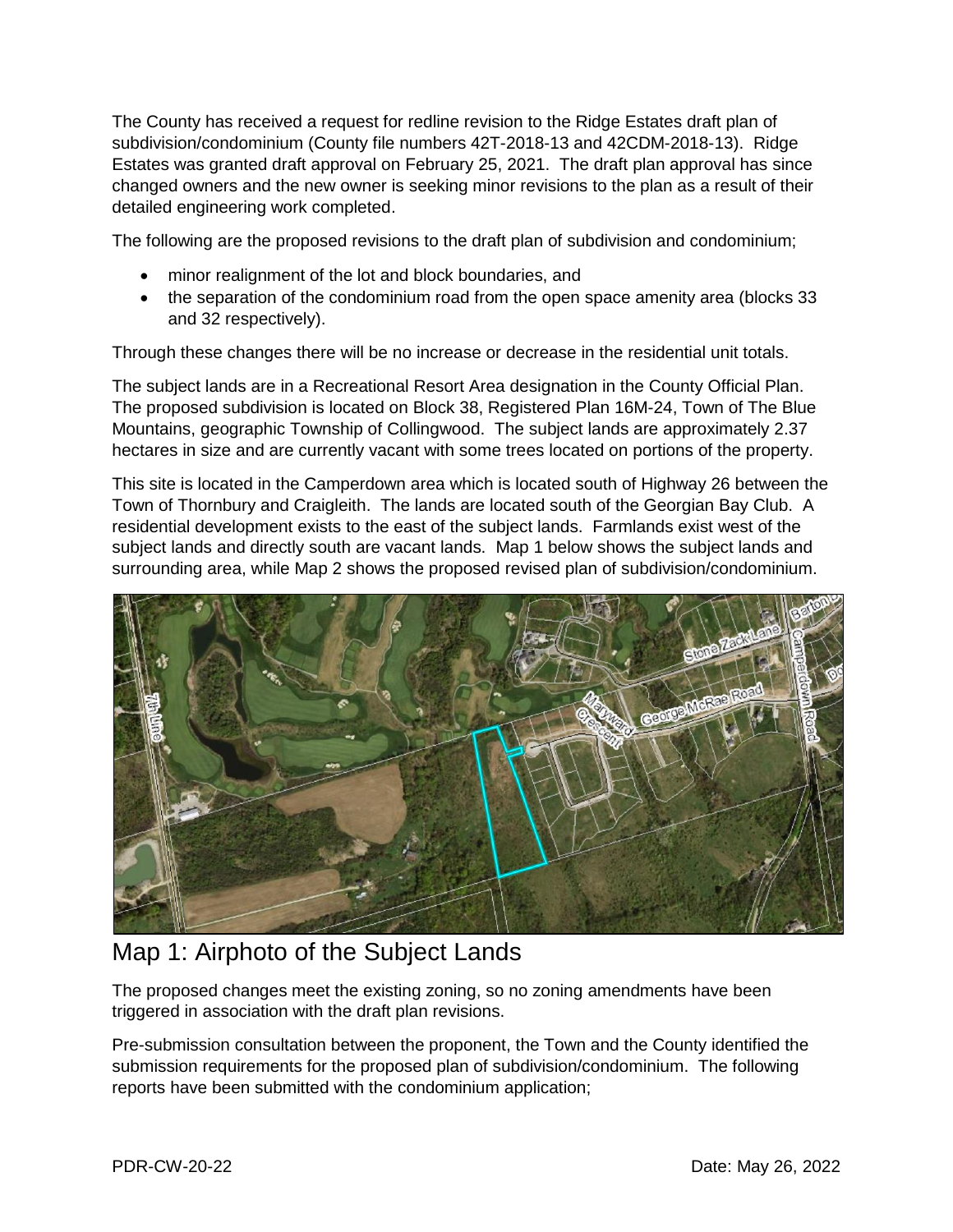- 1. Planning Memo,
- 2. Detailed Engineering, and
- 3. Revised Draft Plan.

Copies of all background reports and plans can be found at [this link.](https://www.grey.ca/planning-development/planning-applications)



### Map 2: Proposed Revised Plan (Courtesy R-PE Surveying Ltd.)

## Public and Agency Comments Received

### *Public Comments*

As part of the planning application process, there were no public comments received, other than one member of the public asking what the changes were.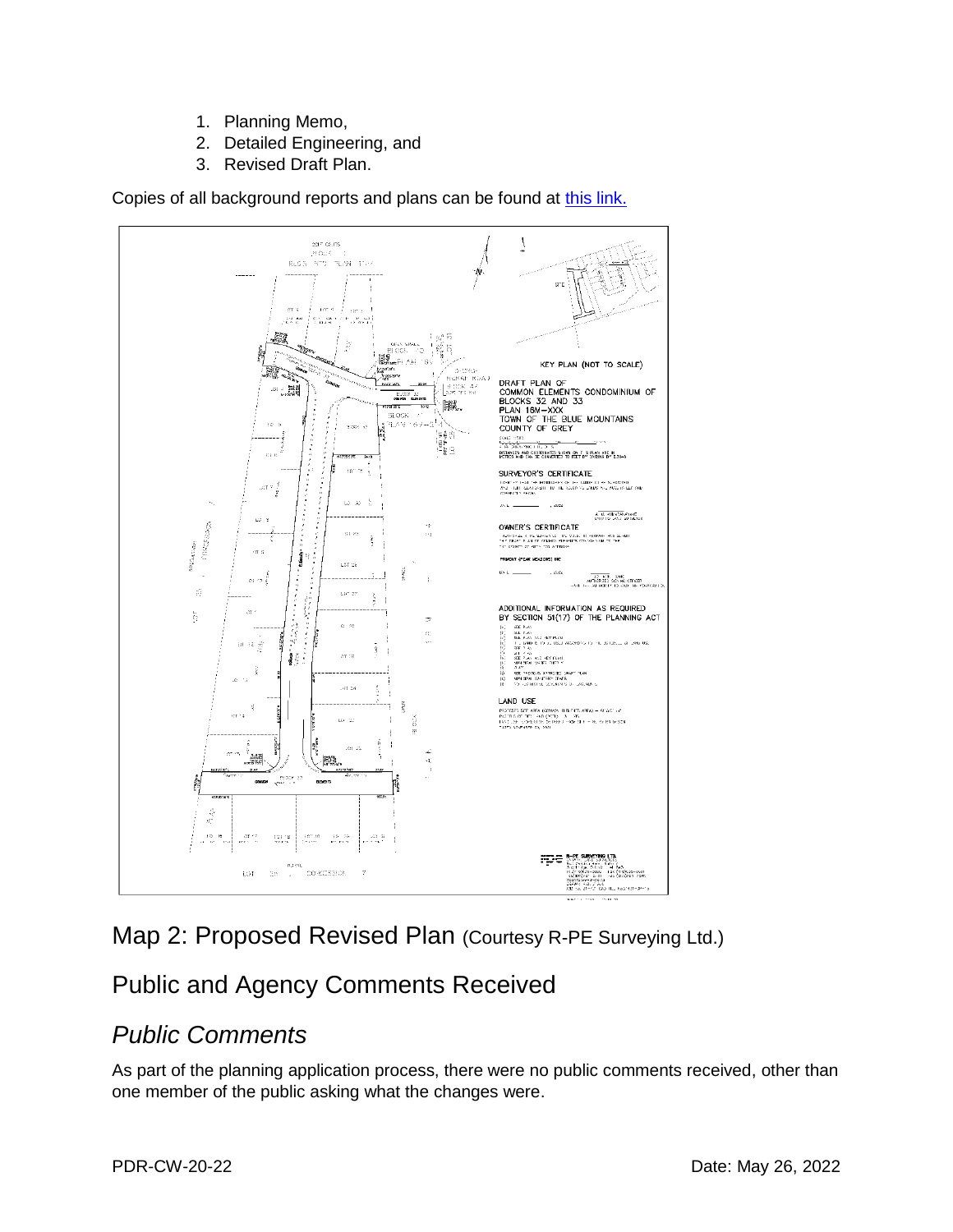## *Agency Comments*

As part of the planning application process comments were received by the following groups, agencies and public bodies.

### **Town of The Blue Mountains**

On April 25, 2022, the Town of The Blue Mountains staff prepared a letter noting no objections to the redline revision. Further correspondence was received by the Town requesting 6 additional draft plan conditions be added to the draft plan approval.

County staff have added those additional draft plan conditions requested by the Town to the attached revised conditions of draft approval. The developer's planner has consented to the new draft plan conditions proposed by the Town.

# Analysis of Planning Issues

When rendering a land use planning decision, planning authorities must have regard to matters of Provincial Interest under the *Planning Act*, be consistent with the Provincial Policy Statement (PPS) 2020, and conform to any official plans or provincial plans that govern the subject lands. In this case, the Niagara Escarpment Plan, the County of Grey Official Plan and the Town of The Blue Mountains Official Plan have jurisdiction over the subject property.

A detailed planning analysis has not been included in this report, based on the very minor nature of the proposed changes. A link to Addendum to PDR-CW-06-19 has been included in the Attachments section of this report. This staff report contained a detailed policy analysis. Staff would note that since this staff report in February 2021, there have been no major changes to the PPS, the Niagara Escarpment Plan, the County Official Plan, or the Town Official Plan as they would pertain to this development. The changes to the recommended draft plan conditions simply recognize the new draft plan, as well as adding some standard draft plan conditions that were not included in the February 2021 draft approval.

Subject to the revised conditions of draft approval attached to this report, the application;

- has regard for matters of provincial interest under the *Planning Act,*
- is consistent with the Provincial Policy Statement,
- conforms to the Niagara Escarpment Plan,
- conforms to the County Official Plan, and
- conforms to the Town Official Plan.

# Legal and Legislated Requirements

The application has been processed in accordance with the *Planning Act*.

# Financial and Resource Implications

There are no anticipated financial, staffing or legal considerations associated with the proposed redline revisions, beyond those normally encountered in processing the application. The County has collected the requisite fee for this application.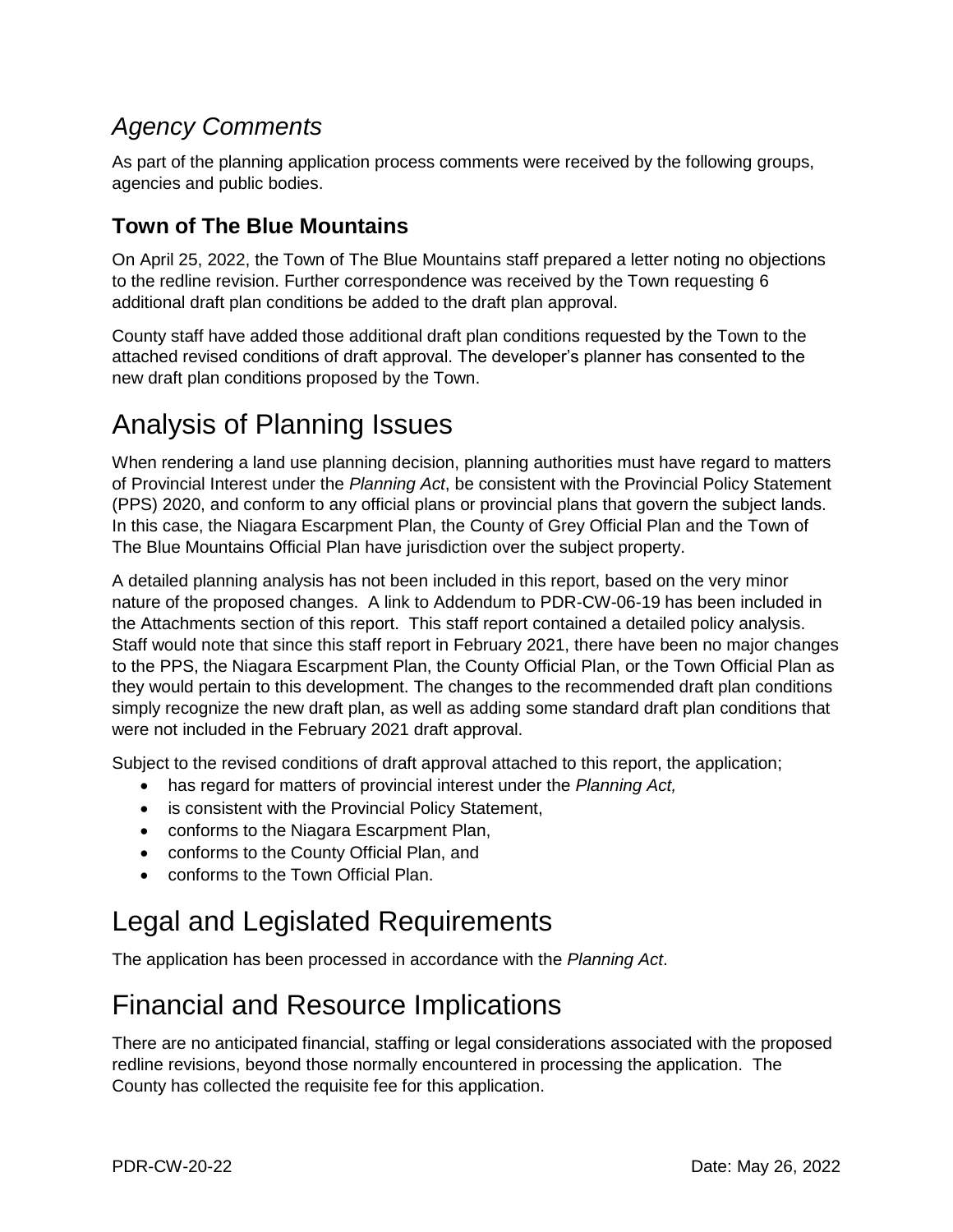# Relevant Consultation

☒ Internal: Planning Staff

☒ External: Town of The Blue Mountains, required agencies under the Planning Act, and the public.

### Appendices and Attachments

[Addendum to PDR-CW-06-19 Ridge Estates Subdivision Condominium](https://docs.grey.ca/share/public?nodeRef=workspace://SpacesStore/4d22513f-ab9d-437a-a6f7-a4e42313ef2b)

*Revised Conditions of Draft Approval (attached)*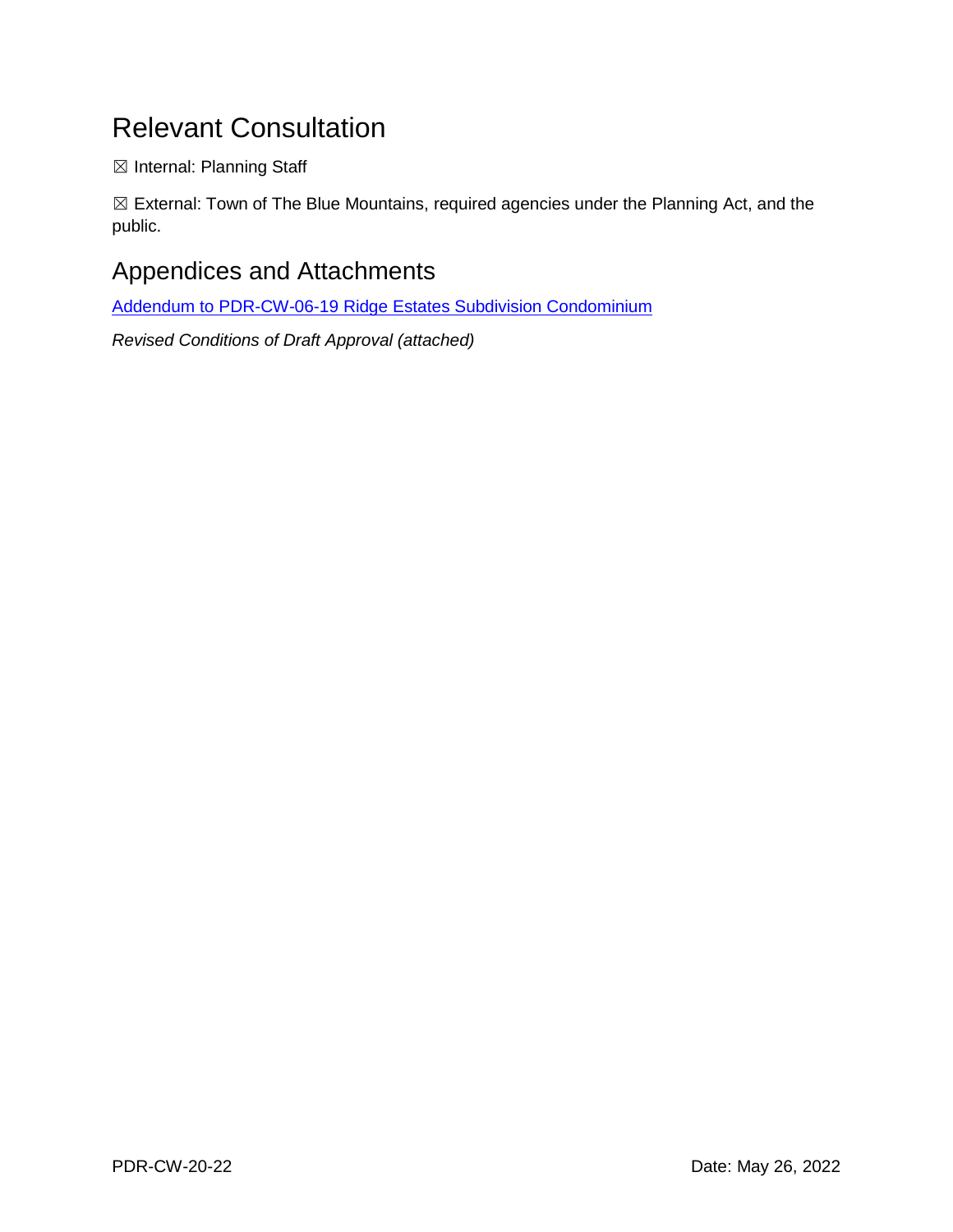# **NOTICE OF DECISION**

#### **On Application for Approval of Draft Plan of Subdivision under Subsection 51(45) of the Planning Act**

Draft plan approval was given by the County of Grey on February 25, 2021. A request has been made to revise the draft plan. Revised draft plan approval is hereby given by the County of Grey for the application regarding the above noted lands. A copy of the Decision is attached.

### **PUBLIC AND AGENCY COMMENTS RECEIVED ON THE FILE**

All written and oral submissions received on the application were considered; the effect of which helped to make an informed recommendation and decision.

### **WHEN AND HOW TO FILE A NOTICE OF APPEAL**

Notice to appeal the decision to the Ontario Land Tribunal must be filed with the County of Grey no later than 20 days from the date of this notice, as shown above.

The notice of appeal should be sent to the attention of the Director of Planning and Development of the County, at the address shown below and it must,

- (1) set out the reasons for the appeal,
- (2) be accompanied by the fee prescribed under the Ontario Land Tribunal Act, and
- (3) Include the completed appeal form from the OLT's website.

### **WHO CAN FILE A NOTICE OF APPEAL**

Only individuals, corporations or public bodies may appeal decisions in respect of a proposed plan of subdivision to the Ontario Land Tribunal. A notice of appeal may not be filed by an unincorporated association or group. However, a notice of appeal may be filed in the name of an individual who is a member of the association or group on its behalf.

No person**\*** or public body shall be added as a party to the hearing of the appeal of the decision of the approval authority, including the lapsing provisions of the conditions, unless the person or public body, before the decision of the approval authority, made oral submissions at a public meeting or written submissions to the council, or made a written request to be notified of changes to the conditions or, in the Ontario Land Tribunal's opinion, there are reasonable grounds to add the person or public body as a party.

**\***Notwithstanding the above, only a 'person' listed in subsection 51(48.3) of the Planning Act may appeal the decision of the County of Grey to the Ontario Land Tribunal (OLT) as it relates to the proposed plan of subdivision. Below is the prescribed list of 'persons' eligible to appeal a decision of the County of Grey related to the proposed plan of subdivision as per subsection 51(48.3) of the Planning Act. These are changes that have been made to the Planning Act by the province. A link to the revised Planning Act can be found here -

[https://www.ontario.ca/laws/statute/90p13.](https://www.ontario.ca/laws/statute/90p13) For more information about these recent changes, please visit the OLT website or contact OLT - [https://olt.gov.on.ca/about-olt/.](https://olt.gov.on.ca/about-olt/)

The prescribed list of 'persons' eligible to appeal a decision of the County on the proposed plan of subdivision as per subsection 51(48.3) of the Planning Act is as follows: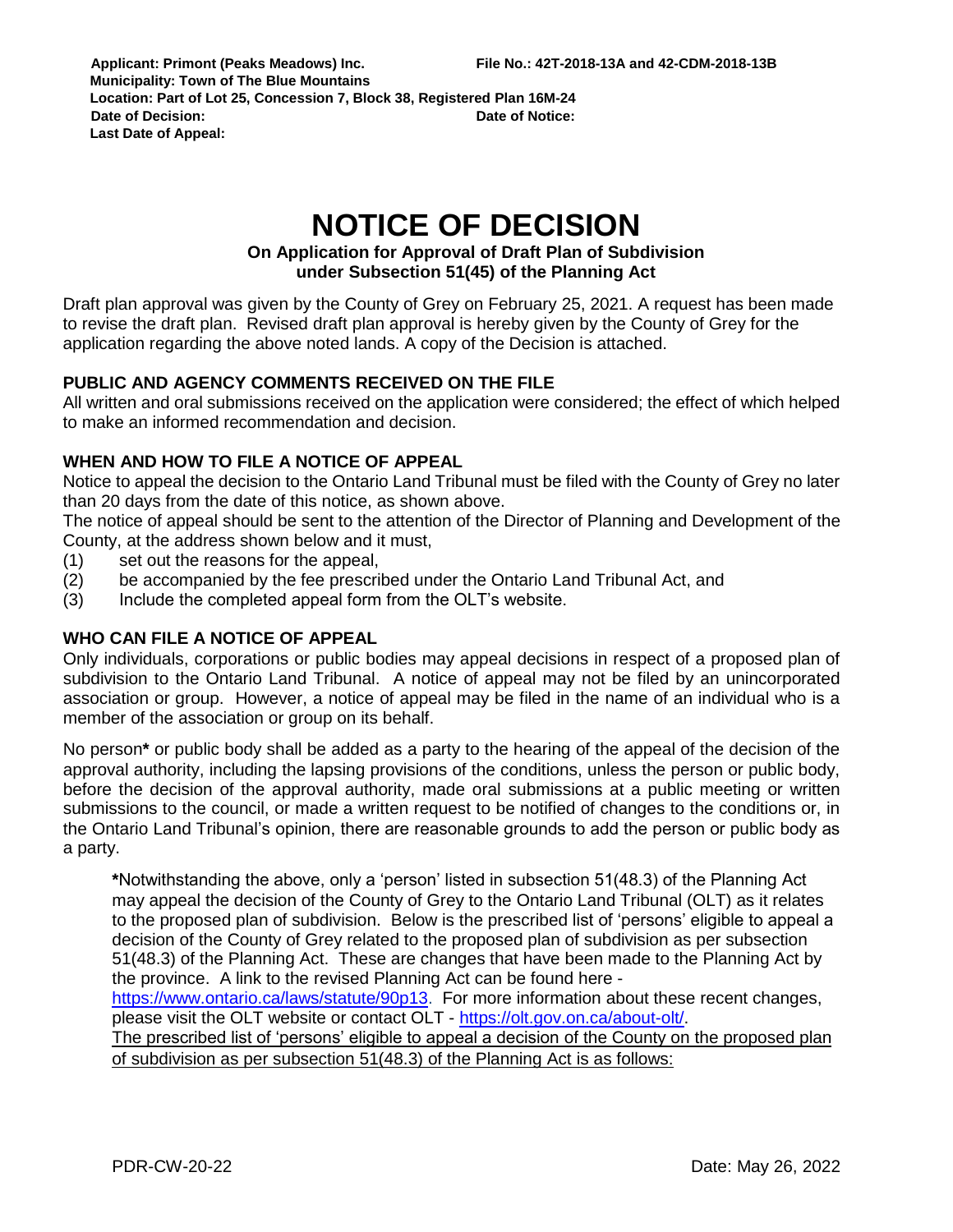- 1. A corporation operating an electric utility in the local municipality or planning area to which the plan of subdivision would apply.
- 2. Ontario Power Generation Inc.
- 3. Hydro One Inc.
- 4. A company operating a natural gas utility in the local municipality or planning area to which the plan of subdivision would apply.
- 5. A company operating an oil or natural gas pipeline in the local municipality or planning area to which the plan of subdivision would apply.
- 6. A person required to prepare a risk and safety management plan in respect of an operation under Ontario Regulation 211/01 (Propane Storage and Handling) made under the Technical Standards and Safety Act, 2000, if any part of the distance established as the hazard distance applicable to the operation and referenced in the risk and safety management plan is within the area to which the plan of subdivision would apply.
- 7. A company operating a railway line any part of which is located within 300 metres of any part of the area to which the plan of subdivision would apply.
- 8. A company operating as a telecommunication infrastructure provider in the area to which the plan of subdivision would apply.

#### **RIGHT OF APPLICANT OR PUBLIC BODY TO APPEAL CONDITIONS**

The following may, at any time before the approval of the final plan of subdivision, appeal any of the conditions imposed by the approval authority to the Tribunal by filing a notice of appeal with the approval authority: the applicant; any public body that, before the approval authority made its decision, made oral submissions at a public meeting or written submissions to the approval authority; the Minister; or the municipality in which the subject land is located.

#### **HOW TO RECEIVE NOTICE OF CHANGED CONDITIONS**

The conditions of an approval of draft plan of subdivision may be changed at any time before the final approval is given.

You will be entitled to receive notice of any changes to the conditions of the approval of draft plan of subdivision if you have made a written request to be notified of changes to the conditions.

#### **GETTING ADDITIONAL INFORMATION**

Additional information about the application is available for public inspection during regular office hours in the Planning & Development Office at the address noted below or by calling 519-376-2205 or 1-800- 567-GREY.

**ADDRESS FOR NOTICE OF APPEAL County of Grey 595-9th Avenue East OWEN SOUND, Ontario N4K 3E3 Attention: Mr. Randy Scherzer, MCIP, RPP, Deputy CAO**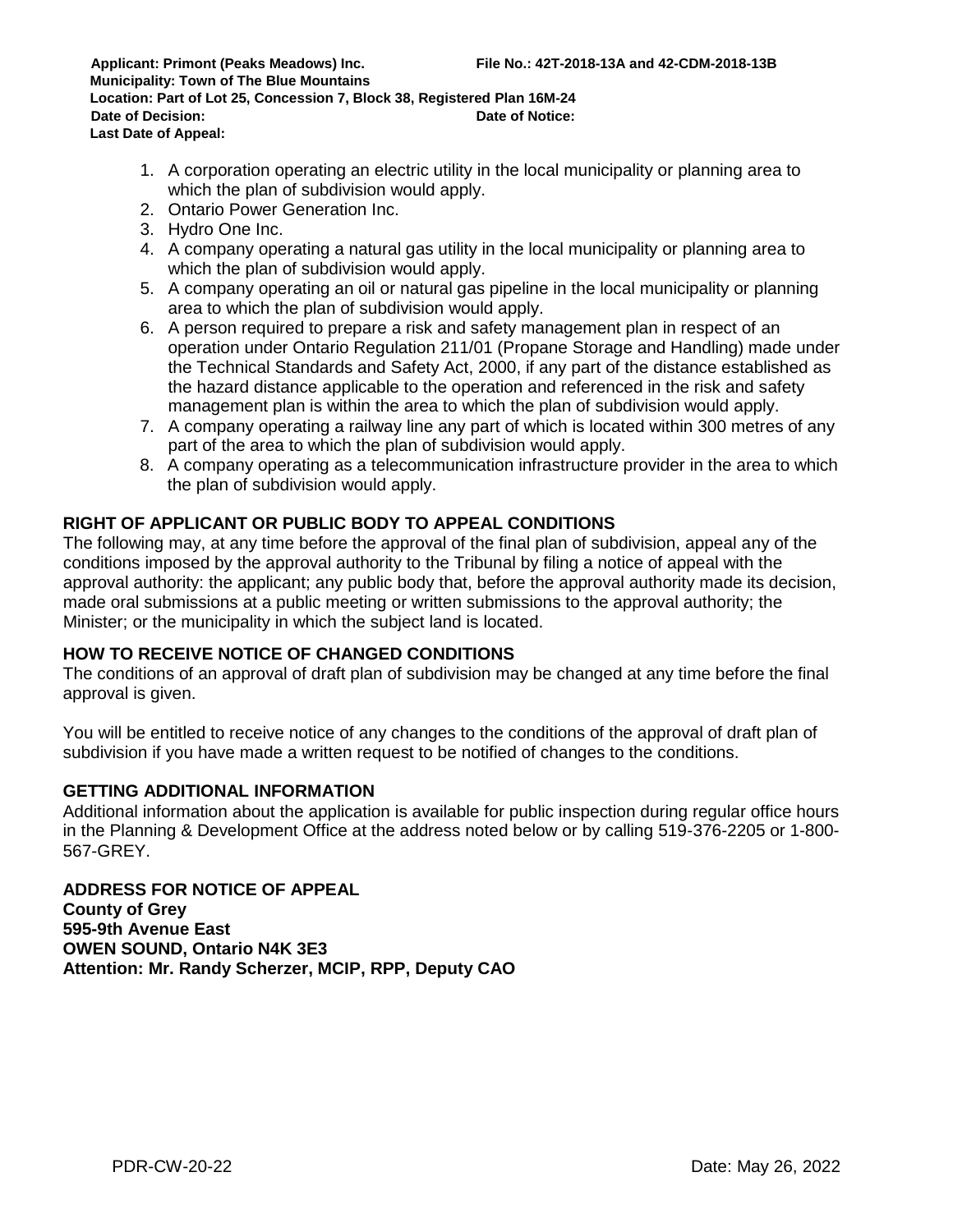That the Redline Revision to Plan of Subdivision File No. 42T-2018-13A and Plan of Condominium File No. 42-CDM-2018-13B has been granted draft approval. The previous conditions of draft approval that were approved on February 25, 2021 are hereby revised as follows.

#### No. Conditions

- 1. Condition 1 of the original draft plan approval dated February 25, 2021 is hereby deleted and replaced with the following:
	- 1. **"**That the final plan shall conform to the Draft Plan of Subdivision File No. 42T-2018-13 as per drawing 21431-DP-1a prepared by R-PE Surveying Ltd. dated May 13, 2022 showing 31 lots (lots 1 – 31), one block for a 12-16 m wide Private Condominium Road (Block 33), and a private open space / private recreation block (Block 32) on Part of Lot 25, Concession 7, being Part of Block 38 Registered Plan 16M-24, Town of The Blue Mountains, County ofGrey.**"**
- 2. That conditions 35 39 of the original draft plan approval dated February 25, 2021 are hereby deleted and replaced with the following:
	- 35.That the Owner acknowledges that this Draft Plan Approval provides water plant and sanitary sewer plant reservation. Draft Plan Approval does not constitute a commitment by the Town to provide servicing access to the Town's water or wastewater treatment plants or allocation of associated built capacity. Prior to execution of a Subdivision Agreement with the Town, sufficient water and sanitary sewer capacity shall be confirmed as available and allocated by the Town.
	- 36.That the owner(s) agree in the Subdivision Agreement to include in all Offers of Purchase and Sale a statement advising prospective purchasers that accommodation within a public school in the community is not guaranteed and students may be accommodated in temporary facilities; including but not limited to accommodation in a portable classroom, a "holding school", or in an alternate school within or outside of the community.
	- 37.That the owners(s) agree in the Subdivision Agreement to include in all Offers of Purchase and Sale a statement advising prospective purchasers that if school buses are required within the Subdivision in accordance with Board Transportation policies, as may be amended from time to time, school bus pick up points will generally be located on the through street at a location as determined by the Student Transportation Service Consortium of Grey Bruce.